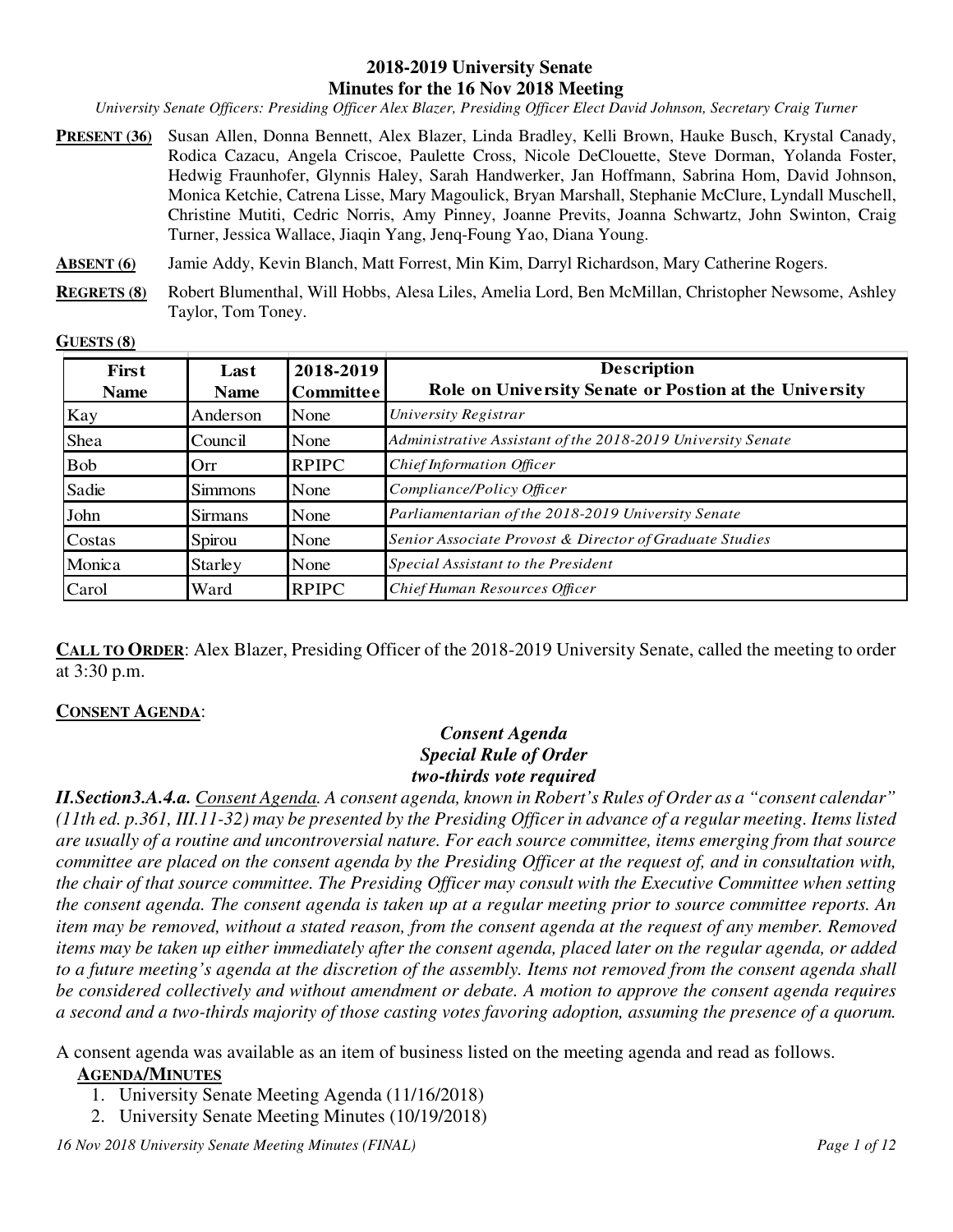A **MOTION** *to adopt the consent agenda* was made, seconded and approved by voice vote with no proposed extractions and no further discussion with no dissenting voice and only voting members of the university senate eligible to vote.

**AGENDA**: The agenda for this meeting was *approved as circulated* as item 1 of the consent agenda.

**MINUTES**: The minutes of the 19 Oct 2018 university senate meeting were *approved as posted* as item 2 of the consent agenda.

## **PRESIDENT'S REPORT** – President Steve Dorman

- 1. **ANNUAL EMPLOYEE COMPLIANCE TRAINING** Annual compliance training is required by the University System of Georgia for all employees (faculty, staff, and student workers). This year's content consists of institutional and system policies and procedures, information and data security and motor vehicle use. All employees, including student workers, must complete the *Policy Compliance* and *Ethics Refresher* and the *Information Security Awareness* module. The deadline for both trainings is Wednesday, November 21. Should you have any questions, please call Ms. Kelly Prior in Human Resources.
- 2. **FY2019 BUDGET PROCESS BEGINS** The FY2019 **University Budget Forum** will be held on Monday, November 19, 2018, from 8:30 a.m. – 12:30 p.m. in the University Banquet Room at The MAX. As a part of our commitment to shared governance and transparent decision making, all campus community members are encouraged to attend. I will provide a budget overview beginning at 8:30 followed by the deans of the colleges. Following the deans, the vice presidents will present their budget requests. Everyone is encouraged to attend.
- 3. **VISIT TO TAIWAN** Provost Brown, Dr. Chiang, and I will be traveling to Taiwan later this month at the invitation of Hsia-Ling (Dana) Tai, President of the University of Taipei. Because of our agreement with them that we signed this summer, we were invited to join them in celebrating their  $123<sup>rd</sup>$  anniversary. The University of Taipei provides quality education with a wider global view, and we value the partnership we have with this institution. Thanks to Tsu-Ming Chiang and JF Yao for assisting in making this partnership possible.
- 4. **CONGRATULATIONS UNIVERSITY ADVANCEMENT** Congratulations to the Georgia College University Advancement team! At the recent Georgia Education Advancement Council (GEAC), our advancement team won the award for Overall Institutional Excellence in Advancement. Congratulations to our preeminent team!
- 5. **CONSTRUCTION TIMELINES** There are many construction projects in the planning or implementation process. Here are some of the timelines as we know them:
	- a. Old Courthouse corner signage/seating and landscaping will start over the winter break and take about 3 months to complete.
	- b. Terrell is slated for completion late summer 2019.
	- c. Kilpatrick and Peabody Auditorium should be complete the first of February 2019.
	- d. Russell Auditorium will come offline after Spring semester to begin extensive lighting and other upgrades.
- 6. **PHISHING** Did you know that some of you in this room have recently received an intentional phishing email message from our Information Technology department? This is part of a Phishing Campaign for the campus. If you receive a message you believe is SPAM or PHISH, do not click on any part of the message. When clicked, many of these phishing emails will allow access to files on your computer. Don't click. Send any suspicious emails to either Mr. Hance Patrick or Dr. Bob Orr in Information Technology.
- 7. **HAPPY THANKSGIVING** Thanksgiving is a time for us to focus on the blessings and freedoms we enjoy. And, it is a time that we should express our 'thanks.' I want to extend my sincere gratitude to our Georgia College faculty and staff. Your dedication and support are greatly appreciated. Earlier this week, Janie and I attended Thanksgiving Lunch at The Max. We enjoyed seeing so many of you and hearing about your upcoming holiday plans. We left lunch feeling very blessed and reminded of how truly special this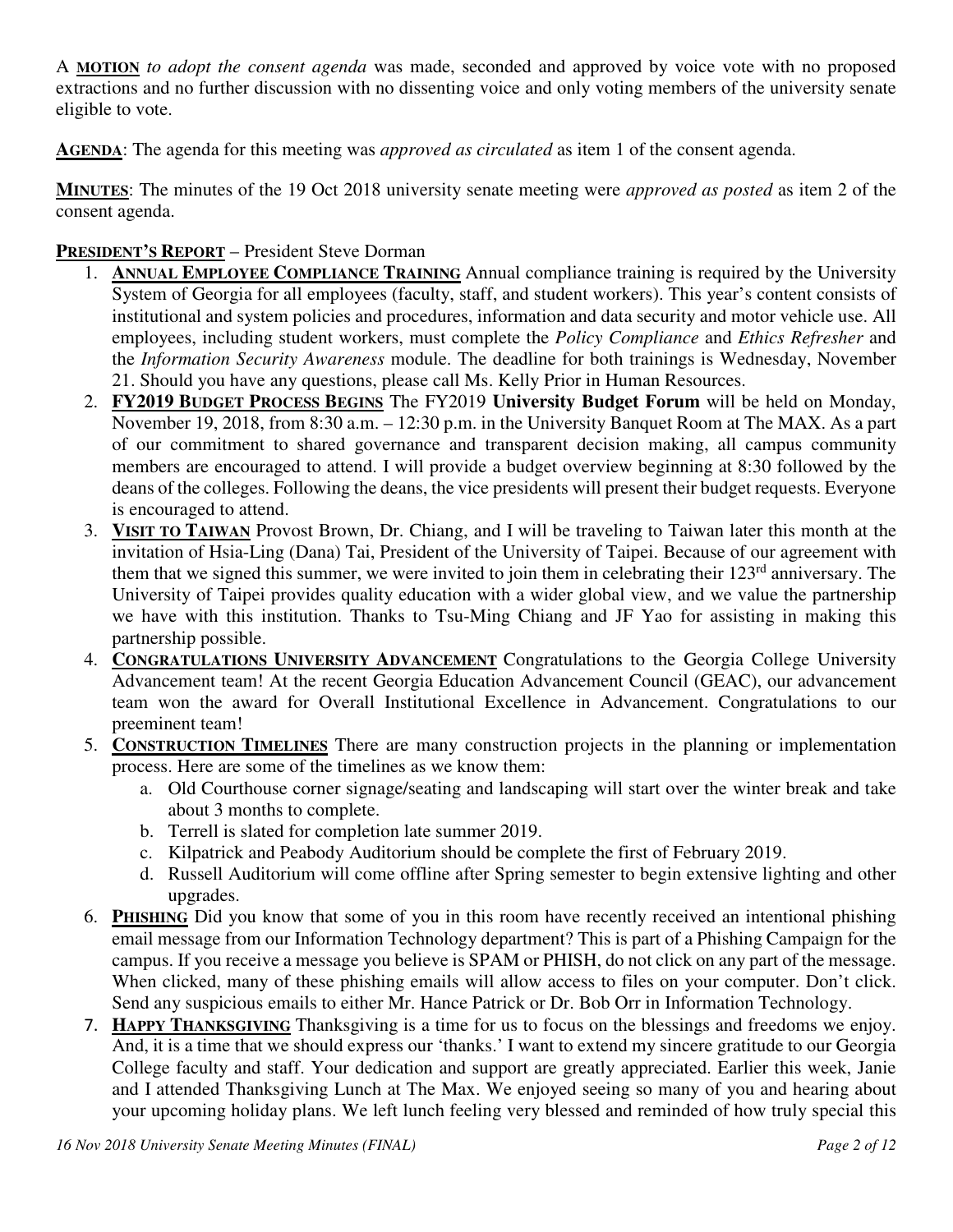university is to us. Our beautiful campus is filled with caring people who work diligently and tirelessly to make Georgia College preeminent. I am grateful to each of you for your many contributions to Georgia College. May the time you have with family and friends this holiday season be joyful and blessed. And, Thank You! Happy Thanksgiving.

## 8. **SAVE THE DATES**

- a. *University Budget Forum*
	- i. Monday, November 19, 2018
	- ii. 8:30 12:30 p.m. University Banquet Room
- b. *Faculty, Staff, & Student Holiday Open House*
	- i. Thursday, December 13, 2018
	- ii.  $9:00$  a.m.  $\& 4:00$  p.m. Old Governor's Mansion
- c. *Winter Commencement*
	- i. Saturday, December 15, 2018
	- ii. 1:00 p.m. Centennial Center
- 9. **QUESTIONS** When the President invited questions from the floor, there were questions on two topics.

## a. **Tobacco Use Status in Open Enrollment**

- i. Are you aware of the confusion with the Tobacco Use Status in the context of Open Enrollment? Specifically, there was a requirement to select the Tobacco Use Status (Yes, tobacco user or No, not a tobacco user) and to certify the authenticity of the response for the employee and each dependent of the employee. *This is the first year the default setting was Yes, Tobacco User. When I selected my benefits in open enrollment, I found this confusing, particularly the red print reminder to Certify Tobacco Use Status remaining present after I thought I completed the necessary certification including the selection of a Yes/No and an authenticity certification of the Yes/No response selected.*
- ii. What is the reason for the default option being Yes for Tobacco Use Status? *I have seen no rationale for this provided by the USG.*
	- 1) A comment from the floor At the recent University System of Georgia Faculty Council meeting, we were told that recent data indicates that while 6% of USG employees reported being a tobacco user to their medical doctors, only 3% of these same USG employees reported being a tobacco user within the OneUSG benefits environment during open enrollment.
- iii. Comments from the floor by the Chief Human Resources Officer (Carol Ward)
	- 1) Make sure you keep the email confirmation that you received from OneUSG following your completion of the selection of your benefits for calendar year 2019. In particular, check to see if the Tobacco Surcharge on this confirmation is correct (as \$0/month for non-use or \$75/month for use) for you and each covered dependent 18 and older.
	- 2) If it is not correct or you require assistance, contact Alrick Banks or Julia Williams in Georgia College Human Resources and they can advise you on necessary actions to take to ensure that your tobacco use status is correctly recorded within the OneUSG benefits system for calendar year 2019.

## b. **Student: Voting and Excused Absence**

- *i.* We know there will be a runoff election for secretary of state on 4 Dec 2018. I have heard, yet have been personally unable to confirm, of a Board of Regents (BoR) or University System of Georgia (USG) policy that provides students an excused absence from classes to vote on election days. Can you confirm whether or not this a BoR/USG Policy? *As this is an academic matter, I am asking Provost Brown to research this and follow up with a response.* 
	- 1) By the time President Dorman finished his sentence, Provost Brown had located the pertinent Board of Regents policy and read it into the record.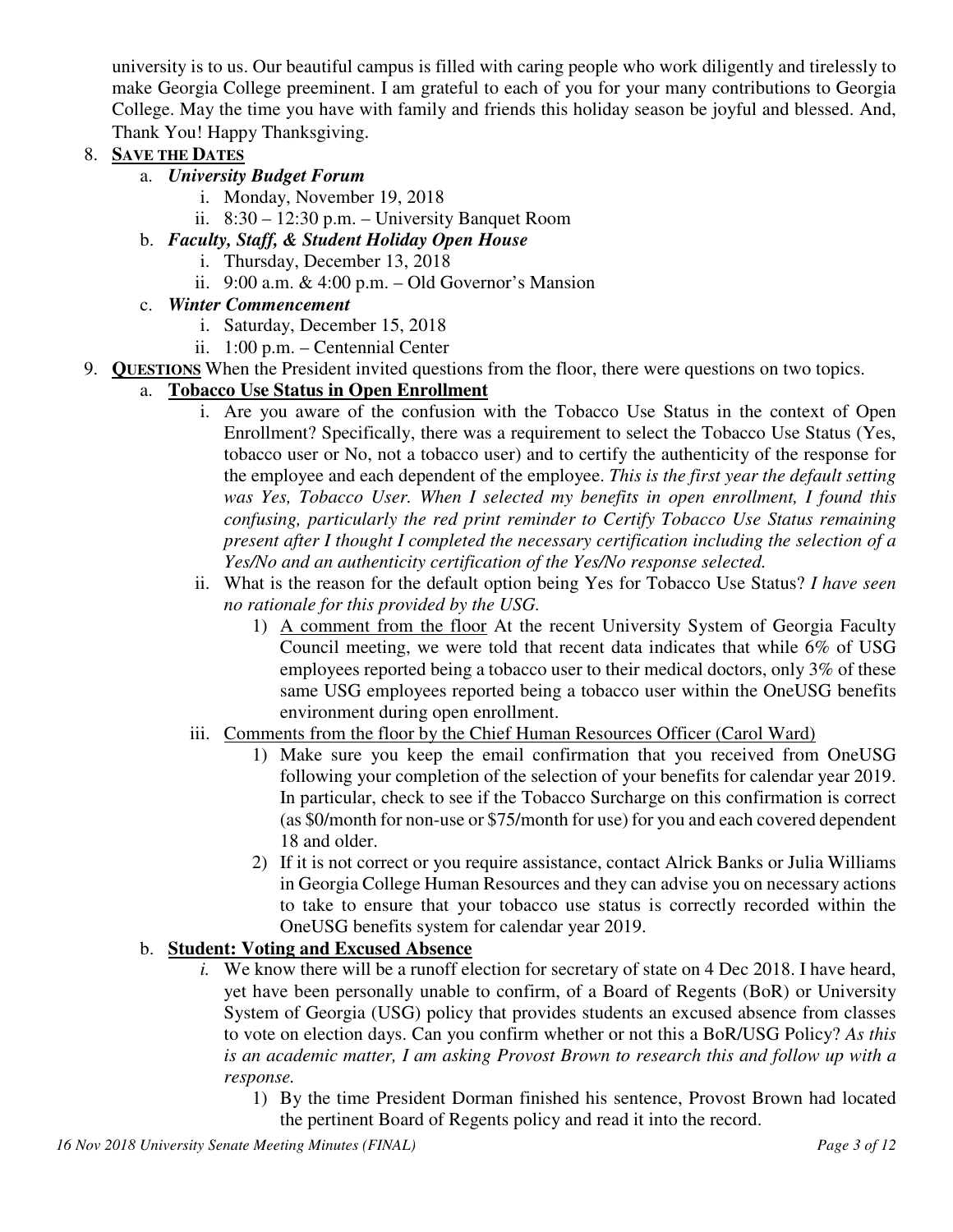- a) **Board of Regents Policy 4.1.3 Student Voting Privileges** Students are encouraged to vote in all federal, state, and local elections. A student whose class schedule would otherwise prevent him or her from voting will be permitted an excused absence for the interval reasonably required for voting.
- 2) *As you (faculty) are reasonable people, I do not need to interpret or define reasonable for you.*
- 3) A comment from the floor Some students may be registered to vote in counties other than Baldwin and so may require accommodation for travel to their voting precinct.
- 4) *One reasonable scenario is that a student returns to their voting precinct prior to Election Day and votes in the morning. It would be reasonable to expect the student to be present for afternoon classes.*
- ii. *I am charging Provost Brown to follow up on this matter with an informational email posted to the faculty email list.*

## **PROVOST'S REPORT** – Provost Kelli Brown

1. **NEW NAME: GRADUATE STUDIES TO GRADUATE SCHOOL** Following approval by the Executive Cabinet on 23 Oct 2018, and in accordance with the university guidelines to rename a unit, the Office of Graduate Studies will be renamed The Graduate School at Georgia College. This will reflect the value of graduate education both internally and externally and will be consistent with practices across higher education and amongst peers and aspirant universities. There will be no organizational changes to the unit since the current administrative structure and format will be maintained. The presence of a Graduate School at GC is not new since the university operated a Graduate School during the 1990s and 2000s. In fact, the institution enjoyed the highest graduate enrollment during that period (1,113 students in 2000) under the leadership of a Graduate Dean. In the latter part of the 2000s and early 2010s, a decentralized model was pursued which relied on colleges and academic departments leading various efforts in graduate enrollment. Unfortunately, enrollment declines followed reaching to a low of 822 students in 2013, a drop of 26.15%. Since 2013, the university embraced a different approach with the appointment of a Director of Graduate Studies, reporting to the Provost. This helped centralize once again the administrative functions and responsibilities and crafted a new coordinated vision for graduate education. During this period, Georgia College made progress on various fronts including the creation of a Graduate Coordinators Committee; the development of new programs/shift of existing programs from on campus to hybrid or fully online formats to better meet the needs of students; a strategic review and realignment of tuition waivers and graduate assistantships; use of Hobsons Radius to improve communications with prospective students; the creation of the Graduate Council that serves curriculum approval and policy related functions in graduate education; the creation of a Graduate Research Grants program; creation of a graduate studies web page allowing for a central presentation of our efforts with information about all GC programs, including graduate program ranking distinctions; in collaboration with University Communications, the annual execution of a graduate branding campaign to coordinate advertising and promotional efforts; move of Graduate Studies to a dedicated space in McIntosh; approval of two doctorates (DNP and EdD); and launching of a new Graduate Retention Initiative. As a result of these changes and the continuous commitment of our Georgia College faculty and staff, the Fall 2018 graduate enrollment increased to 1,031 students (over 25% increase since Fall 2013), reaching one of the highest in the history of the university.

## 2. **KEY UPCOMING DATES**

- a. November 19: GC Budget Hearing, 8:30am 12:30pm University Banquet Room at The MAX
- b. December 15: Fall Commencement Ceremony, 1:00pm Centennial Center Dr. Chris Clark, Associate Professor of Economics, will be the commencement speaker as last year's Excellence in Teaching award recipient.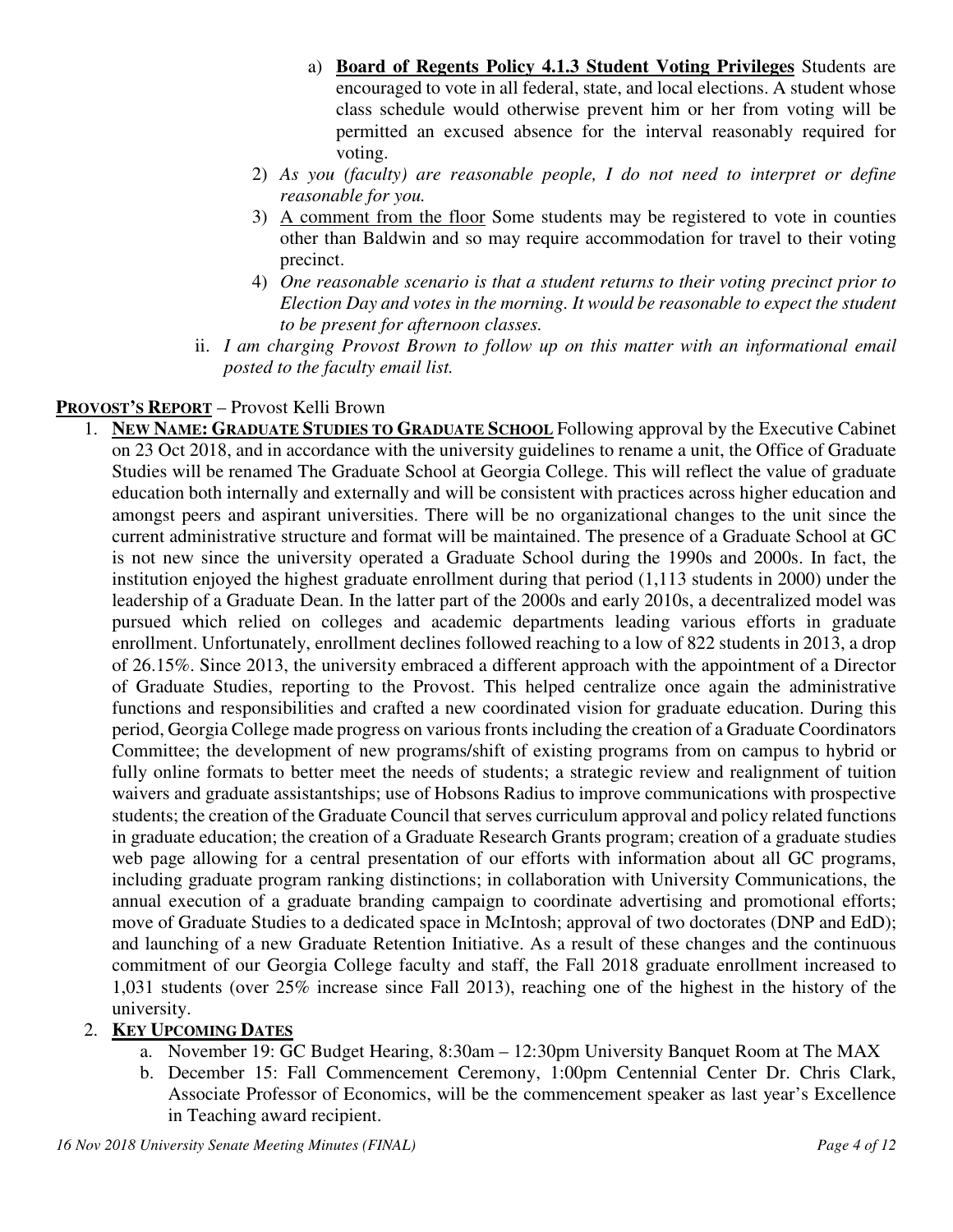3. **QUESTIONS** When the Provost invited questions from the floor, there were none.

**UNFINISHED BUSINESS**: There were no items of unfinished business.

**NEW BUSINESS**: There were no items of new business.

### **COMMITTEE REPORTS**:

1. **ACADEMIC POLICY COMMITTEE** (APC) – Rodica Cazacu

*Officers: Chair Rodica Cazacu, Vice-Chair Lyndall Muschell, Secretary Sarah Handwerker*

- a. **Meeting** APC did not meet on 02 Nov 2018 from 2:00pm to 3:15pm as there were no items of business requiring the attention of this committee, thus there is nothing to report.
- 2. **EDUCATIONAL ASSESSMENT AND POLICY COMMITTEE** (EAPC) Mary Magoulick

*Officers: Chair Mary Magoulick, Vice-Chair Matt Forrest, Secretary Christine Mutiti* 

a. **Meeting** EAPC did not meet on 02 Nov 2018 from 2:00pm to 3:15pm as there were no items of business requiring the attention of this committee, thus there is nothing to report.

## 3. **EXECUTIVE COMMITTEE OF THE UNIVERSITY SENATE** (ECUS) – Alex Blazer

- *Officers: Chair Alex Blazer, Vice-Chair David Johnson, Secretary Craig Turner*
	- a. **Meeting** ECUS met on 02 Nov 2018 from 2:00pm to 3:15pm. The following topics were discussed.
		- i. **National Council of Faculty Senates** University System of Georgia Faculty Council (USGFC) sent its Chair Scott Pegan to the October interest meeting in Austin, TX. The group voted to create the National Council of Faculty Senates and organized a number of committees to develop support databases and communication networks for faculty senates around the country.
		- ii. **Inventory and Review of Official Documents including but not limited to the Governance History, University Senate Handbook** An ECUS workgroup (John Swinton and Nicole DeClouette) is making progress on editing these documents which will culminate with a set of proposed revisions subject to the approval of the university senate and university president.
		- iii. **2019-2020 Governance Calendar** An ECUS work group (Alex Blazer, David Johnson, and Craig Turner) is making progress on confirming dates and arranging meeting times.
		- iv. **University Senate Representation on University-Wide Committees** Executive Cabinet reviewed and confirmed the compositions, charges, and meeting schedules for all university committees and task forces, including committees that do not require University Senate representation. The intention is to make the committees and task forces available on both the University Senate website and a university website to be determined. ECUS has begun discussions on who should represent the University Senate on academic and non-academic committees as well as ways to standardize the appointment of these representatives.
		- v. **Bylaws Revisions** ECUS and Standing Committee Chairs (SCC) discussed the Governance Retreat feedback on possible changes to University Senate. The discussion of attendance resulted in the Presiding Officer Elect reaching out to members about attendance, and the discussion of University Senate Officer Selection did not result in enough interest to pursue an alternate university senate officer selection process at this time. Two other discussions will result in proposed bylaws revisions.
			- 1) Organizational Committee Meetings Recently (the last two to three years), organizational committee meetings have not been well attended and multiple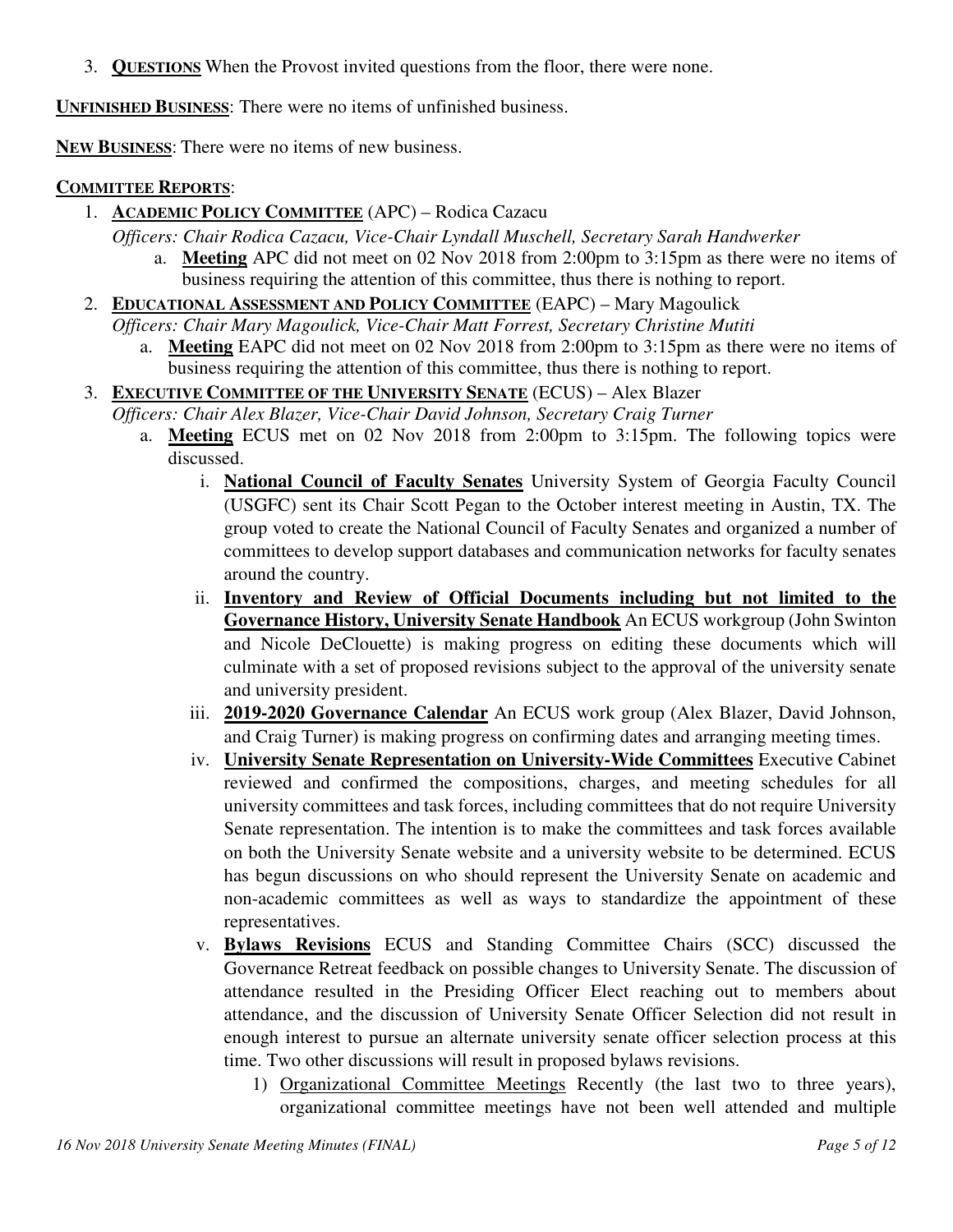committees have not met the quorum needed to call the organizational meeting to order which includes the election of committee officers and determining tentative agenda items for the committee to consider in the coming year based on a review of the annual report from the previous year's committee. ECUS and SCC will propose a bylaw revision in which organizational committee meetings will be held during the committee breakout session of the governance retreat early in fall semester.

- 2) Standing Committee Structure It was noted that EAPC has had no business since its recent creation as a CAPC (Curriculum and Assessment Policy Committee) replacement. A proposal to dissolve EAPC and merge the scopes of EAPC and APC was made. There was discussion of increasing the size of the other standing committees to allow for both the redistribution of EAPC's seven elected faculty senators to other standing committees and maintenance of the same number of volunteers, but most did not find increasing the committee size appealing. The 2018-2019 EAPC will be asked if they are supportive of the dissolution of EAPC. Pending confirmation from EAPC, ECUS and SCC expect to send to university senate a motion to amend the bylaws early in spring 2019 semester.
- 4. **SUBCOMMITEE ON NOMINATIONS** (SCoN) David Johnson
	- *Officers: Chair David Johnson, Secretary Craig Turner, No Vice-Chair position for this committee.* a. **Report** The report was "No Report."
- 5. **FACULTY AFFAIRS POLICY COMMITTEE** (FAPC) Angela Criscoe for Ashley Taylor

*Officers: Chair Ashley Taylor, Vice-Chair Angela Criscoe, Secretary Olha Osobov*

- a. **Meeting** FAPC met on 02 Nov 2018 from 2:00pm to 3:15pm. The following topic was discussed.
	- i. **Midterm Feedback** We were asked by APC to consider the possibility of using the Student Rating of Instruction Survey (SRIS) to assess whether or not students are receiving midterm feedback using the following question: "Did you receive meaningful feedback on your performance in this class prior to the middle of the semester?"

FAPC members emphasized the importance of timely and meaningful student feedback, but also voiced a number of concerns including:

- 1) how students might (mis)interpret the question
- 2) how the data from the survey might be used in faculty evaluations
- 3) the timing of the question (Faculty were not in favor of adding a question to the end of term survey)

We are not prepared to move forward with any proposed changes to the SRIS at this time. However, we will invite representatives from the Student Government Association (SGA) to our next meeting to further discuss the scope of the issue and obtain further details about the type of feedback students find meaningful.

# 6. **RESOURCES, PLANNING AND INSTITUTIONAL POLICY COMMITTEE** (RPIPC) – Diana Young

*Officers: Chair Diana Young, Vice-Chair Darryl Richardson, Secretary Marcela Chiorescu* 

a. **Meeting** RPIPC did not meet on 02 Nov 2018 from 2:00pm to 3:15pm as there were no items of business requiring the attention of this committee, thus there is nothing to report.

## 7. **STUDENT AFFAIRS POLICY COMMITTEE** (SAPC) – Joanna Schwartz

*Officers: Chair Joanna Schwartz, Vice-Chair Monica Ketchie, Secretary Guy Biyogmam*

a. **Meeting** SAPC met on 02 Nov 2018 from 2:00pm to 3:15pm. The following topics were discussed.

i. **Student Bobcat Email** The committee continued discussion on the students' concern about their Bobcat E-mail addresses. Students presented evidence that some colleges in the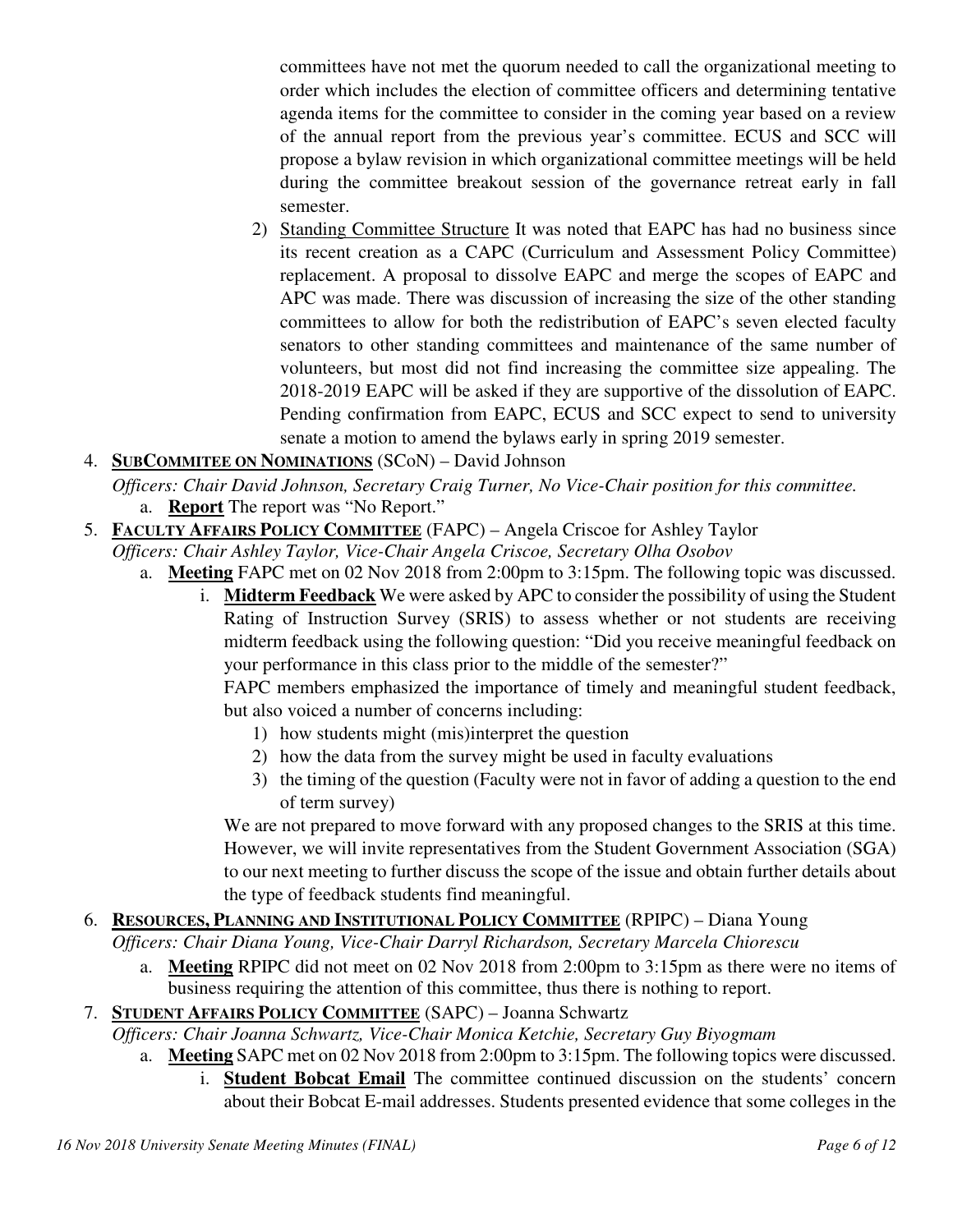region are using more professional E-mail addresses for their students. The complexity of the matter is that Employee E-mail addresses and Student E-mail addresses are using different domains. The gcsu.edu domain is a Microsoft domain and bobcats.gcsu.edu is a Google domain. Having similar addresses will required giving up one of the domains. No resolution was determined and SAPC will continue this discussion at its next meeting.

- ii. **Early College** The committee discussed with Dr Runee B. Sallad, Director of Georgia College Early College Program, ways to better integrate Early College students into the Georgia College Community. Discussion included the exchange of thoughts regarding the underlying problems and potential remedies were offered. The ideas will be synthesized and addressed at the next SAPC meeting. The interested reader is directed to the 2 Nov 2018 SAPC minutes for details of the committee deliberation on this matter.
- 8. **STUDENT GOVERNMENT ASSOCIATION** (SGA) Cedric Norris for Amelia Lord

*Officers: President Amelia Lord, Vice President Sarah Smith, Secretary Daniel Goorsky, Treasurer Avery Perkins* 

a. **Hanging of the Greens** will be Wed 5 Dec 2018 at 6pm. We will be lighting the decorations around 7:00pm and free cookies, hot chocolate and other treats will be provided.

### **ANNOUNCEMENTS/ INFORMATION ITEMS**:

- 1. **UNIVERSITY SYSTEM OF GEORGIA FACULTY COUNCIL (USGFC) UPDATE**  David Johnson
	- a. David Johnson noted that the USGFC voting member composition is one faculty member (often a faculty governance body chair or equivalent) from each USG institution and that the USGFC is an advisory council to the USG Chancellor (or designee). Additional details can be found by reading BoR policy 3.2.3.1 and perusing the USGFC website https://www.usg.edu/faculty\_council/ David Johnson is our institutional voting member of the USGFC and attended its fall meeting for which the following are highlights.
		- i. Dr. Marti Venn, Deputy Vice Chancellor for Academic Affairs
			- 1) The Chancellor's Learning Scholars (CLSs) will be facilitators of Faculty Learning Communities (FLCs) on their campus. The faculty selected to facilitate individual FLCs will receive a two-year appointment, a stipend, and the title of Chancellor's Learning Scholar. The Chancellor's Learning Scholars will receive support and training in fall 2018 through teams of experts from the USG's Centers for Teaching and Learning (CTL).
			- 2) Teaching and Learning Communities The USG Faculty Learning Community (FLC) project provides an opportunity for faculty and staff from USG institutions to enhance their understanding of a topic related to teaching and learning.
			- 3) LEAP initiative: essential learning outcomes and high-impact practices
			- 4) Regents' Teaching Excellence Awards (Dec 4, 2018 deadline for next year's awards)
			- 5) Possibly ahead (currently in discussion): Teaching Certificates
		- ii. Karin Elliott, Interim Vice Chancellor of Human Resources
			- 1) **ORP will be consolidated throughout the USG system**
				- a) This is for efficiency and saving money.
				- b) Vendors will be Fidelity, TIAA, and VALIC.
				- c) There will be a new online system with TIAA as record keeper.
				- d) During Jan-Apr 2019 we can select new vendors/funds; those who do not select a new vendor/fund will be automatically defaulted into a similar fund to the one that they have been using.
			- 2) *University Senate Conversation It was noted from the floor of the university senate that there would soon be more information about this consolidation from Human Resources disseminated to employees.*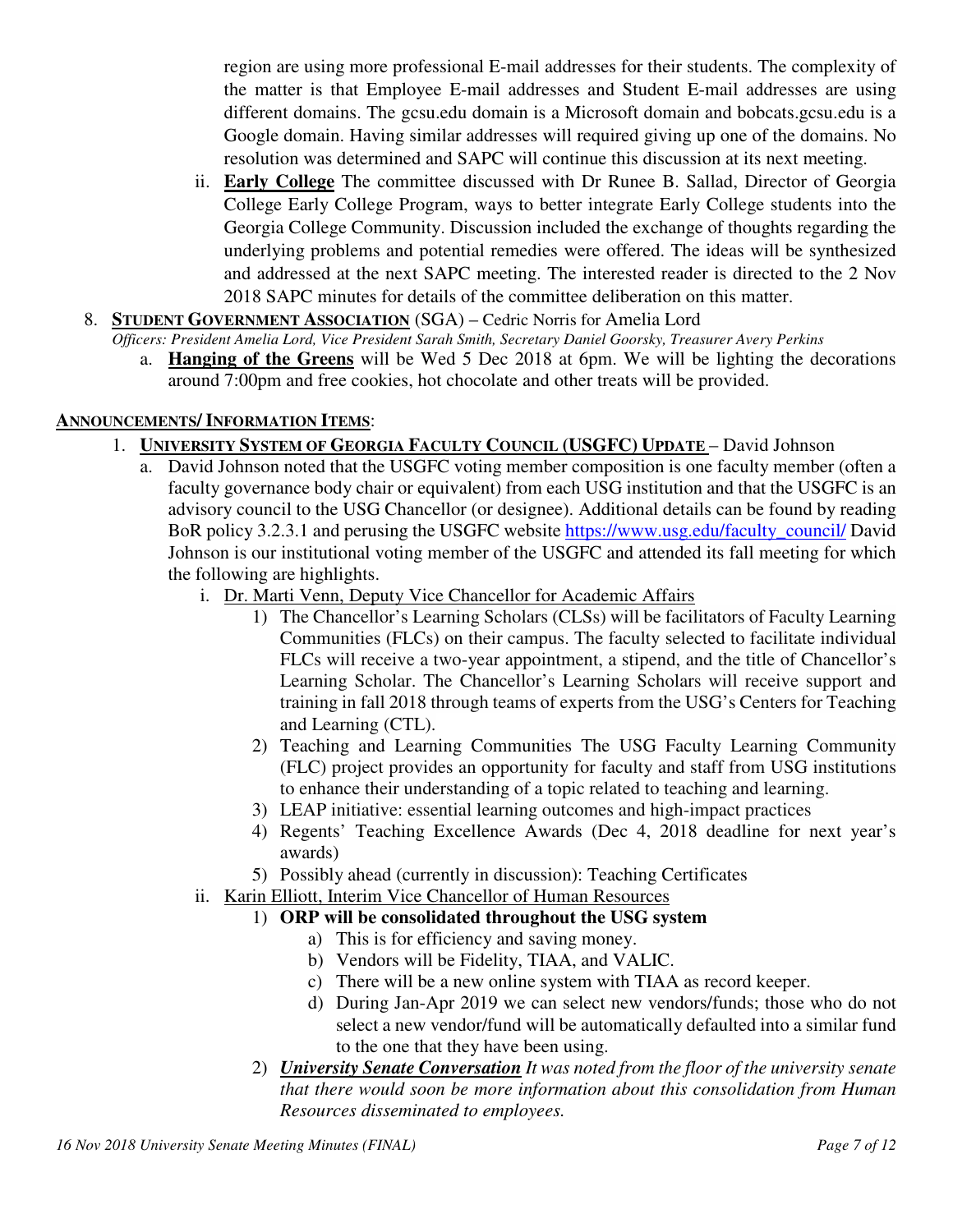- iii. Dr. Steve Wrigley, Chancellor
	- 1) Board of Regent's charges to USG institutions: graduate more students, make college more affordable, operate more efficiently.
	- 2) USG demographic changes: Georgia high schools have graduated an increasing number of students over the last 30 years, but those numbers will flatten out; graduating seniors have changed from 20% to 50% non-white in that time span.
	- 3) There is a poor national perception of higher education (that it is heading in the wrong direction).
	- 4) There will be an entirely new leadership in the state capitol, from the governor all the way down to staffers, come January 2019.
	- 5) USG has fallen behind in faculty compensation in the last 8-10 years.
	- 6) No new university consolidations are currently being planned or even discussed.
- iv. Dr. Tristan Denley, Vice Chancellor and Chief Academic Officer
	- 1) **Momentum Year** promotes getting Freshmen to make a purposeful choice on a focus area or program, enter with a productive academic mindset, complete their core English and math, complete nine credits towards their academic focus area, and complete 30 or more credits, all within their first year.
	- 2) **Nexus Degree**: a brand new college degree that requires a 42-hour core, 12 hours of 3000-level coursework, and 6 hours of experiential learning. The degree requires an employer partnership and is a pathway to an in-demand field. The Nexus Degree is meant to be a "nimble" degree that can be earned along with a Bachelor's degree (similar to a minor), or as an 18-hour post-baccalaureate area of study.
	- 3) *University Senate Conversation*
		- a) *A nexus degree promoting one skill seems antithetical to the liberal arts.*
		- b) *Are we required to offer a nexus degree? No.*
		- c) *As our institutional GC Journeys program is the way we are addressing the USG Momentum Year initiative, you may not hear the term Momentum Year at GC.*
- 2. **FACULTY SALARY REVIEW TASK FORCE UPDATE** John Swinton (University Senate Representative)
	- a. **Task Force Website** http://www.gcsu.edu/provost/faculty-salary-review-task-force
	- b. **10/08/2018: Initial/Organizational Meeting**
		- i. Members
			- 1) Ex Officio: Provost Brown, Susan Allen, Craig Turner;
			- 2) Members Robert Blumenthal, Sallie Coke, Neil Jones, John Swinton (Senate Representative);
			- 3) Chair Russ Williams
		- ii. Tasks
			- 1) Recommend acceptable salary ranges for each discipline and rank for all full time faculty. These ranges are to assist in the recruitment and retention of highly qualified faculty in our attempt to become a nationally preeminent public liberal arts institution. Among other factors, we are to use information from approved aspirational schools (as determined by the BoR/USG, the GCSU Cabinet, and relevant accrediting bodies) to develop our recommendations.
			- 2) Fully document all work done.
			- 3) Create a philosophy to guide future salary reviews.

## c. **10/15/2018: Review of Data Requirements**

- i. Guest Dr. Chris Ferland (AVP Institutional Research)
- ii. Discussion Topics
	- 1) Challenge of gathering data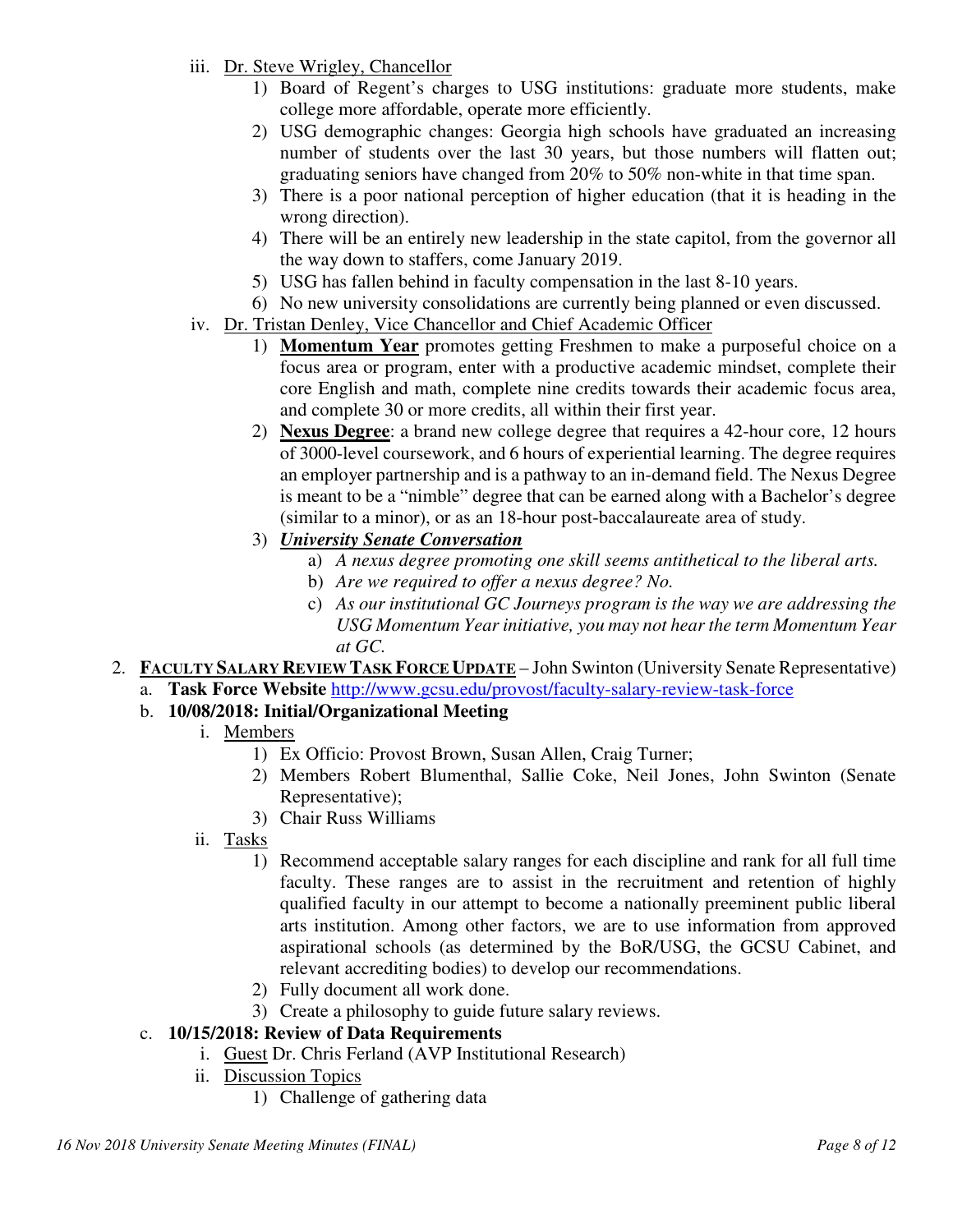- a) No reliable source of data that provides institution/rank/discipline data AAUP and IPEDS do not provide discipline based information.
- b) CUPA-HR (College and University Professional Association for Human Resources) may have (broad) discipline level data but not for specific institutions. We do not know at this point.
- c) Little reason to believe institutions will share data that they do not report to other bodies. We will ask anyway.
- 2) Moving forward
	- a) Check CUPA-HR
	- b) Reach out to a few aspirational schools to see what they will share
	- c) Look into alternative avenues for obtaining discipline-based data

## d. **10/22/2018: Discussion of CUPA-HR as data source**

- i. Present Craig Turner, Robert Blumenthal, Neil Jones, John Swinton (Senate Representative), Russ Williams
- ii. Discussion Topics
	- 1) Russ set up secure shared drive to share information. He and Craig supplied lists of 19 comparison and aspirant schools to consider. As of yet, no lists from College Deans.
	- 2) Russ investigated the possibility that some of the schools on the list have done recent salary studies similar to what we are undertaking. There was limited information available.
	- 3) CUPA-HR data appear to be available by discipline (CIP coded) and rank for participating schools. These data may fit our needs.
	- 4) We agreed that the 19 schools already identified as peer or aspirant schools should be our point of embarkation. But first, it would be a good idea to compare what CUPA-HR reports about us with what we know about the data we report to them.

## **e. 10/28/2018: Establish Priority Tasks**

- i. Present Craig Turner, Robert Blumenthal, John Swinton (Senate Representative), Russ Williams
- ii. Discussion Topics
	- 1) Russ provided access to CUPA-HR data.
	- 2) Robert provided a summary of Master's Institution data by rank and 2-digit CIP code to provide an idea of what data might look like.
	- 3) John and Craig volunteered to try to draw Georgia College's data from CUPA-HR site. (CUPA-HR reports require a minimum of eight schools in a comparison group for data to be drawn. GCSU data appears in the left most data columns.)
	- 4) John and Craig shared their first attempts to draw data with the group.

## f. **11/05/2018: Continuing data discussions**

- i. Present Craig Turner, Robert Blumenthal, Russ Williams, Neil Jones, John Swinton (Senate Representative) late (Craig took notes)
- ii. Discussion Topics
	- 1) Russ has requested from institutional HR the 2017-18 data submitted by HR to CUPA-HR in order to see if we can reconcile it to data found in the CUPA-HR reports we are running.
	- 2) Institutional data are recorded in the OneUSG delivered record keeping system and there are multiple fields (job title, institutional title, Regents title, IPEDS academic rank) that house rank information for every faculty member. At times these ranks for a given faculty member are not consistently populated. Our University staff are working with the OneUSG leadership to learn more about the data requirements and rectify these problems.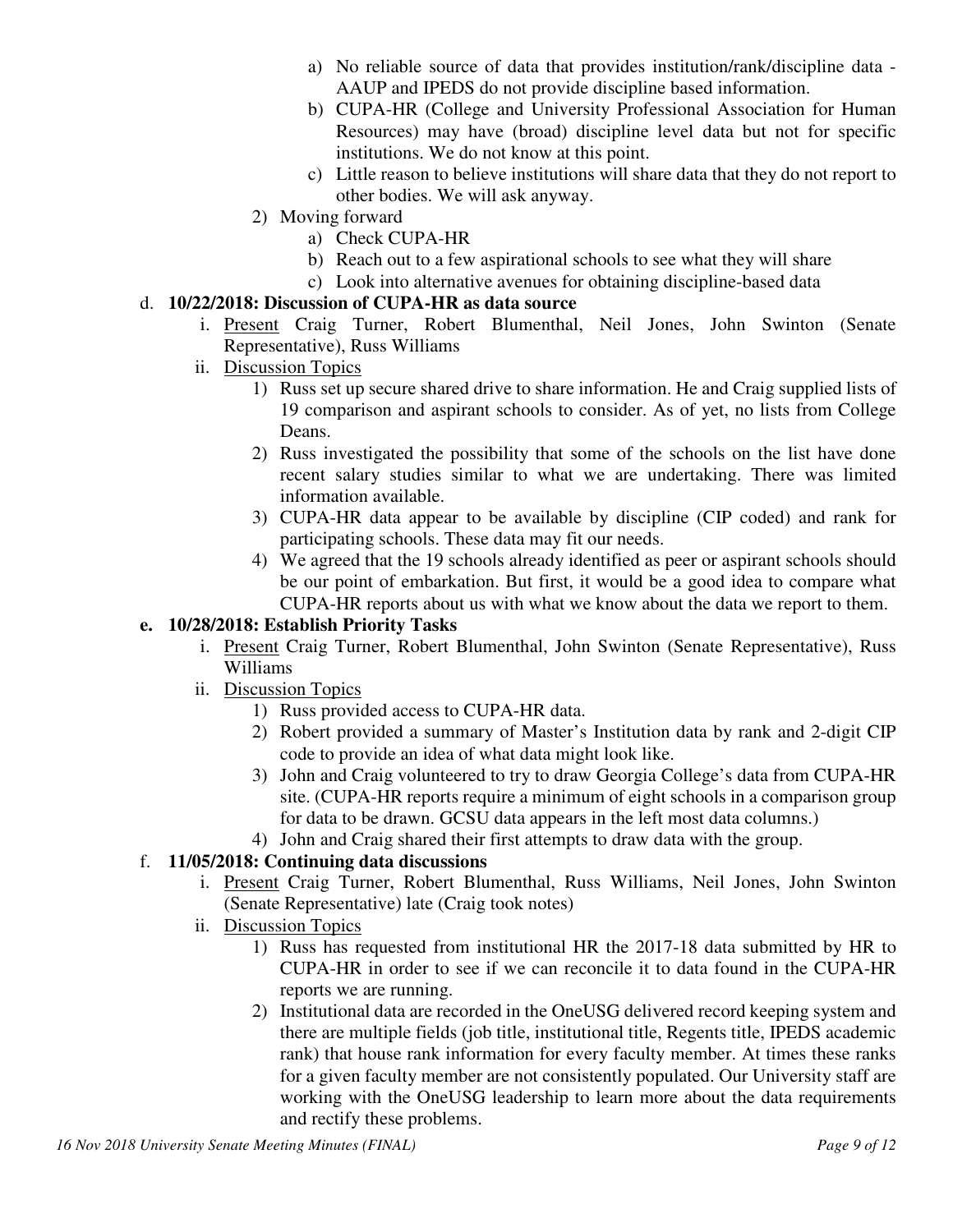- 3) The task force reviewed its charge regarding proposing additional aspirant institutions.
- 4) For its 12 Nov 2018 meeting, members of the task force are to review the CUPA-HR participant list https://www.cupahr.org/surveys/results/faculty-in-highereducation/ (of institutions that submitted 2017-2018 academic year faculty salaries to CUPA-HR) for proposed aspirants (of course the vision and mission should be comparable to Georgia College). Of particular interest would be USG and CoPLAC institutions.

### g. **11/12/2018: Continuing data discussions**

- i. Present Craig Turner, Sallie Coke, Neil Jones, Robert Blumenthal, Russ Williams, John Swinton
- ii. Discussion Topics
	- 1) Discussion of aligning GC data with CUPA-HR data: Russ provided summary headcounts for Georgia College departments and ranks to demonstrate that what we see internally does not match perfectly with CUPA-HR data that represent us. In order to identify discrepancies, Russ will provide a version of the data that organizes faculty by 4-digit CIP codes. This should allow us to determine whether or not we have a version of the data that will cleanly match with appropriate comparison groups within the CUPA-HR data.
	- 2) We finalized a list of task-force-recommended peer and aspirant schools subject to approval of the Executive Cabinet. The goal is to have sufficient number of institutions for both our peer group and aspirant group to match all of the CIP codes we use (which represent faculty discipline categories) to these other groupings. We agreed that COPLAC schools that supply data to CUPA-HR and offer masters degrees (with a couple of exceptions) should be considered. I will report a final list once one has been approved by Executive Cabinet.

### h. *University Senate Conversation*

- i. *The task force has access to CUPA-HR reports providing faculty salary data for a set of at least eight institutions by rank/discipline where discipline is based on CIP codes of 2/4/6 digits. The task force is presently favoring the 4 digit CIP codes, note CIP is an acronym for Classification of Instructional Programs.*
- ii. *The task force is presently working to reconcile Georgia College Institutional Research 2017-18 rank/discipline data with that shown on the aforementioned CUPA-HR reports.*
- iii. *Next steps include determining a set of aspirant institutions to use as a comparison group. Note that CUPA-HR will not produce a report for fewer than eight institutions to promote confidentiality of the data for a given institution.*
- iv. *Is gender going to be a factor in the task force analysis of faculty salaries? This is not part of our primary formal charge of creating salary bands (minimum, midpoint, maximum) for each discipline and rank. As your university representative, I will ensure its consideration by the task force. A comment from the floor provided a reminder that according to a report shared at the 2018 governance retreat, there is presently no gender inequity in faculty salaries at Georgia College.*
- v. *Note that time in rank will be a factor under consideration by the task force.*
- vi. *Can you share additional information about the proposed aspirant institutions? As the task force is using CUPA-HR data from its most recent (2017-2018) faculty salary survey, the proposed aspirant institutions were mined from the set of CUPA-HR survey participants. Most, but not all, of the task-force-proposed aspirants were USG institutions or CoPLAC institutions. Other proposed aspirants were selected based on similar classification. The aspirant list will be shared once the final version is approved by the Executive Cabinet where the task-force-proposed aspirant list is presently under review.*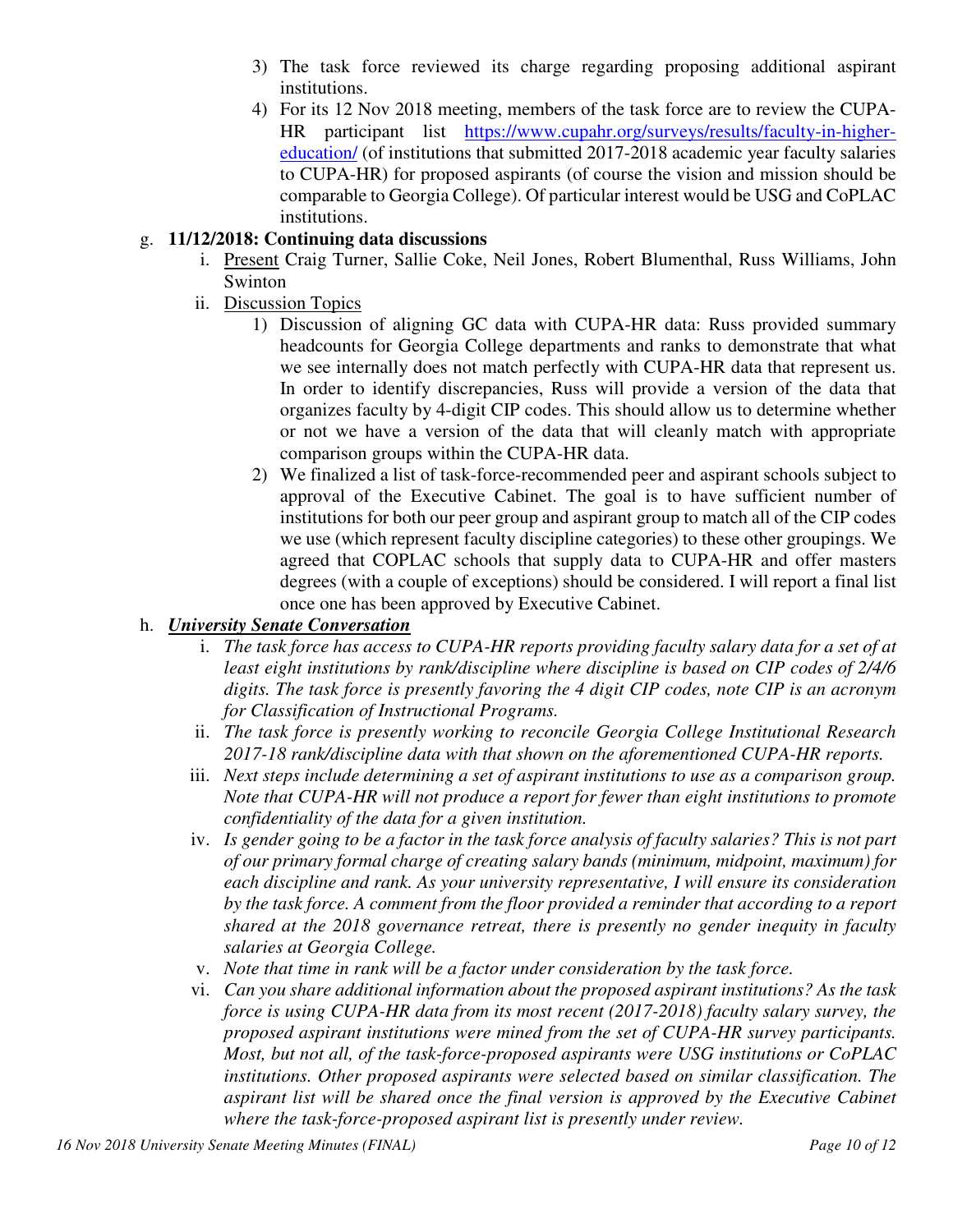### 3. **UNIVERSITY CURRICULUM COMMITTEE (UCC) UPDATE** – Lyndall Muschell (UCC Chair)

- a. **University Curriculum Committee and General Education Committee**
	- i. Curriculum Approval Website The new system for submitting and tracking proposals related to curriculum is now in place. All proposals can be easily located and tracked to determine progress and decisions. Relevant forms and resources are located on the GC Curriculum Approval website ( http://www.gcsu.edu/provost/gc-curriculum-approval ). Parts of this website are accessible only with unify credentials.
	- ii. Action Items
		- 1) Change of Program of Study BS in Special Education and New Course Proposal **(Recommended by UCC October 26, 2018)**
	- iii. Information Items
		- 1) **General Education Committee (GEC)**
			- a) ENGL 2130 *American Literature* **Recommended by GEC for inclusion in Area C1, October 19, 2018**
			- b) GC1Y *From Brown and Gold to Green and Blue: The History of Georgia College* – **Recommended by GEC, October 19, 2018**
			- c) GC2Y *Thinking through Religion* **Recommended by GEC, October 19, 2018**
			- d) GC2Y *History of Religions* **Recommended by GEC, October 19, 2018**
			- e) GC2Y *The Real World? Documentary in the Netflix Era*  **Recommended by GEC, October 19, 2018**
		- 2) **Graduate Council**
			- a) Online Delivery of Special Education MAT in addition to Face –to-Face, **Recommended October 12, 2018**
			- b) New Graduate course in Music, MUED 5820, **Recommended October 12, 2018**
			- c) Deactivation of six English courses: ENGL 5469, 5673, 5935, 6050, 6055, 6855, **Recommended October 12, 2018**
			- d) New Graduate Courses: NRSG 7300, 7310, 7320, 7330, 7340, 7500, **Recommended November 9, 2018**
			- e) Certificate, Post-MSN Nurse Midwifery, **Recommended November 9, 2018**
			- f) Concentration, MSN (online) with a Concentration in Nurse Midwifery, **Recommended November 9, 2018**
			- g) Certificate, Post-MSN Women's Health Nurse Practitioner, **Recommended November 9, 2018**
			- h) Concentration, MSN (online) with a Concentration in Women's Health Nurse Practitioner, **Recommended November 9, 2018**
			- i) Modify Graduate Admissions Requirements, College of Health Sciences, **Recommended November 9, 2018**
			- j) MAT Special Education program, add EDIT 5202 and remove EDEX 6115, **Recommended November 9, 2018**
			- k) The Graduate Council is currently looking at the appointment to and/or application for Graduate Faculty status.

**OPEN DISCUSSION:** Alex Blazer invited open discussion from the floor. There was one announcement provided.

1. **THE WRITING CENTER** had its grand re-opening this past Wednesday (14 Nov 2018) after relocating to 2-56 Arts & Sciences. The writing center provides a free service for all students, undergraduate and graduate. Consultants assist students in the writing process, from brainstorming and organization of